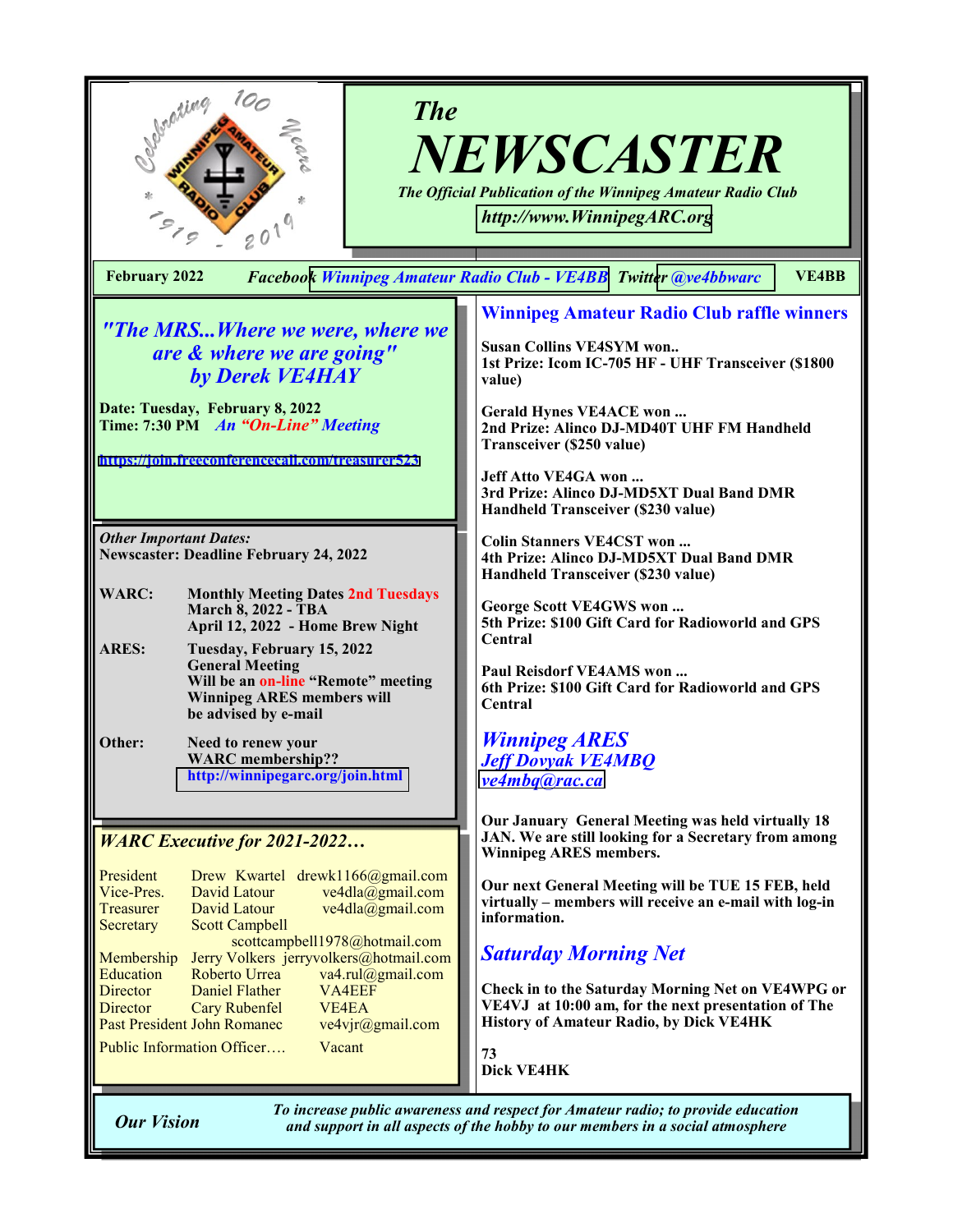| <b>Contest Calendar</b>                                     | <b>QRP Fox Hunt</b>                                | 0200Z-0330Z, Feb 9             |
|-------------------------------------------------------------|----------------------------------------------------|--------------------------------|
| <b>Extracted From</b>                                       | <b>Phone Weekly Test</b>                           | 0230Z-0300Z, Feb 9             |
|                                                             | <b>A1Club AWT</b>                                  | 1200Z-1300Z, Feb 9             |
| http://www.hornucopia.com/contestcal/                       | <b>CWops Test</b>                                  | 1300Z-1400Z, Feb 9             |
|                                                             | Mini-Test 40                                       | 1700Z-1759Z, Feb 9             |
| <b>February 2022</b>                                        | <b>VHF-UHF FT8 Activity Contest</b>                | 1700Z-2000Z, Feb 9             |
| <b>Worldwide Sideband Activity Contest</b>                  | Mini-Test 80                                       | 1800Z-1859Z, Feb 9             |
|                                                             |                                                    |                                |
| 0100Z-0159Z, Feb 1                                          | <b>CWops Test</b>                                  | 1900Z-2000Z, Feb 9             |
| <b>QCX Challenge</b><br>0300Z-0400Z, Feb 1                  | <b>CWops Test</b>                                  | 0300Z-0400Z, Feb 10            |
| <b>RTTYOPS Weeksprint</b><br>1700Z-1900Z, Feb 1             | <b>CWops Test</b>                                  | 0700Z-0800Z, Feb 10            |
| <b>QRP Fox Hunt</b><br>0200Z-0330Z, Feb 2                   | <b>RTTYOPS Weeksprint</b>                          | 1700Z-1900Z, Feb 10            |
| <b>Phone Weekly Test</b><br>0230Z-0300Z, Feb 2              | <b>EACW Meeting</b>                                | 1900Z-2000Z, Feb 10            |
| <b>A1Club AWT</b><br>1200Z-1300Z, Feb 2                     | <b>NCCC RTTY Sprint</b>                            | 0145Z-0215Z, Feb 11            |
| <b>CWops Test</b><br>1300Z-1400Z, Feb 2                     | <b>QRP Fox Hunt</b>                                | 0200Z-0330Z, Feb 11            |
| 1700Z-1759Z, Feb 2<br>Mini-Test 40                          | <b>NCCC Sprint Ladder</b>                          | 0230Z-0300Z, Feb 11            |
|                                                             |                                                    |                                |
| <b>VHF-UHF FT8 Activity Contest</b><br>1700Z-2000Z, Feb 2   | <b>K1USN Slow Speed Test</b>                       | 2000Z-2100Z, Feb 11            |
| Mini-Test 80<br>1800Z-1859Z, Feb 2                          | <b>CQ WW RTTY WPX Contest</b>                      |                                |
| <b>CWops Test</b><br>1900Z-2000Z, Feb 2                     |                                                    | 0000Z, Feb 12 to 2359Z, Feb 13 |
| <b>UKEICC 80m Contest</b><br>2000Z-2100Z, Feb 2             | <b>SARL Field Day Contest</b>                      |                                |
| <b>Walk for the Bacon QRP Contest</b>                       | 1000Z, Feb 12 to 1000Z, Feb 13                     |                                |
| 0000Z-0100Z, Feb 3                                          | Asia-Pacific Spring Sprint, CW 1100Z-1300Z, Feb 12 |                                |
| and 0200Z-0300Z, Feb 4                                      | Dutch PACC Contest 1200Z, Feb 12 to 1200Z, Feb 13  |                                |
|                                                             |                                                    |                                |
| <b>CWops Test</b><br>0300Z-0400Z, Feb 3                     | <b>SKCC Weekend Sprintathon</b>                    |                                |
| <b>CWops Test</b><br>0700Z-0800Z, Feb 3                     |                                                    | 1200Z, Feb 12 to 2400Z, Feb 13 |
| <b>RTTYOPS Weeksprint</b><br>1700Z-1900Z, Feb 3             | KCJ Topband Contest 1200Z, Feb 12 to 2359Z, Feb 13 |                                |
| NRAU 10m Activity Contest 1800Z-1900Z, Feb 3 (CW)           | YLRL YL-OM Contest 1400Z, Feb 12 to 0200Z, Feb 14  |                                |
| and 1900Z-2000Z, Feb 3 (SSB)                                | <b>OMISS QSO Party</b>                             | 1500Z, Feb 12 to 1500Z, Feb 13 |
| and 2000Z-2100Z, Feb 3 (FM)                                 | <b>RSGB 1.8 MHz Contest</b>                        | 1900Z-2300Z, Feb 12            |
| and 2100Z-2200Z, Feb 3 (Dig)                                | <b>AWA Amplitude Modulation QSO Party</b>          |                                |
| <b>EACW Meeting</b><br>1900Z-2000Z, Feb 3                   |                                                    | 2300Z, Feb 12 to 2300Z, Feb 13 |
|                                                             |                                                    |                                |
| <b>SKCC Sprint Europe</b><br>2000Z-2200Z, Feb 3             | <b>Balkan HF Contest</b>                           | 1300Z-1700Z, Feb 13            |
| <b>NCCC RTTY Sprint</b><br>0145Z-0215Z, Feb 4               | <b>PODXS 070 Club Valentine Sprint</b>             |                                |
| <b>QRP Fox Hunt</b><br>0200Z-0330Z, Feb 4                   |                                                    | 0000Z-2359Z, Feb 14            |
| <b>NCCC Sprint Ladder</b><br>0230Z-0300Z, Feb 4             | <b>K1USN Slow Speed Test</b>                       | 0000Z-0100Z, Feb 14            |
| <b>K1USN Slow Speed Test</b><br>2000Z-2100Z, Feb 4          | <b>CQC Winter QSO Party</b>                        | 0100Z-0259Z, Feb 14            |
| <b>Vermont QSO Party</b><br>0000Z, Feb 5 to 2400Z, Feb 6    | <b>4 States QRP Group Second Sunday Sprint</b>     |                                |
| 10-10 Int. Winter Contest, SSB                              |                                                    | 0100Z-0300Z, Feb 14            |
| 0001Z, Feb 5 to 2359Z, Feb 6                                | <b>ARRL School Club Roundup</b>                    |                                |
| <b>EurAsia HF Championship</b><br>0600Z-1800Z, Feb 5        |                                                    | 1300Z, Feb 14 to 2359Z, Feb 18 |
|                                                             |                                                    |                                |
| F9AA Cup, CW 1200Z, Feb 5 to 1200Z, Feb 6                   | <b>OK1WC</b> Memorial                              | 1630Z-1729Z, Feb 14            |
| <b>Mexico RTTY International Contest</b>                    | <b>Worldwide Sideband Activity Contest</b>         |                                |
| 1200Z, Feb 5 to 2359Z, Feb 6                                |                                                    | 0100Z-0159Z, Feb 15            |
| <b>FYBO Winter QRP Sprint</b><br>1400Z-2400Z, Feb 5         | <b>RTTYOPS Weeksprint</b>                          | 1700Z-1900Z, Feb 15            |
| 1400Z-2400Z, Feb 5<br><b>Minnesota QSO Party</b>            | <b>QRP Fox Hunt</b>                                | 0200Z-0330Z, Feb 16            |
| <b>FISTS Saturday Sprint</b><br>1600Z-1800Z, Feb 5          | <b>Phone Weekly Test</b>                           | 0230Z-0300Z, Feb 16            |
| <b>British Columbia QSO Party</b>                           | A1Club AWT                                         | 1200Z-1300Z, Feb 16            |
| 1600Z, Feb 5 to 0359Z, Feb 6                                | <b>CWops Test</b>                                  | 1300Z-1400Z, Feb 16            |
|                                                             |                                                    |                                |
| and 1600Z-2359Z, Feb 6                                      | <b>VHF-UHF FT8 Activity Contest</b>                | 1700Z-2000Z, Feb 16            |
| <b>AGCW Straight Key Party</b><br>1600Z-1900Z, Feb 5        | Mini-Test 40                                       | 1700Z-1759Z, Feb 16            |
| <b>European Union DX Contest</b>                            | Mini-Test 80                                       | 1800Z-1859Z, Feb 16            |
| 1800Z, Feb 5 to 1800Z, Feb 6                                | <b>AGCW Semi-Automatic Key Evening</b>             |                                |
| <b>North American Sprint, CW</b>                            |                                                    | 1900Z-2030Z, Feb 16            |
| 2300Z, Feb 5 to 0300Z, Feb 6                                | <b>CWops Test</b>                                  | 1900Z-2000Z, Feb 16            |
| <b>Classic Exchange, CW</b><br>1400Z, Feb 6 to 0800Z, Feb 7 | RSGB 80m Club Championship, Data                   |                                |
| and 1400Z, Feb 8 to 0800Z, Feb 9                            | 2000Z-2130Z, Feb 16                                |                                |
|                                                             |                                                    |                                |
| <b>K1USN Slow Speed Test</b><br>0000Z-0100Z, Feb 7          | <b>Walk for the Bacon QRP Contest</b>              |                                |
| <b>OK1WC</b> Memorial<br>1630Z-1729Z, Feb 7                 |                                                    | 0000Z-0100Z, Feb 17            |
| <b>RSGB 80m Club Championship, SSB</b>                      |                                                    | and 0200Z-0300Z, Feb 18        |
| 2000Z-2130Z, Feb 7                                          | <b>CWops Test</b>                                  | 0300Z-0400Z, Feb 17            |
| <b>Worldwide Sideband Activity Contest</b>                  | <b>CWops Test</b>                                  | 0700Z-0800Z, Feb 17            |
| 0100Z-0159Z, Feb 8                                          | <b>RTTYOPS Weeksprint</b>                          | 1700Z-1900Z, Feb 17            |
| <b>ARS Spartan Sprint</b><br>0200Z-0400Z, Feb 8             | <b>NTC QSO Party</b>                               | 1900Z-2000Z, Feb 17            |
| <b>RTTYOPS Weeksprint</b><br>1700Z-1900Z, Feb 8             | <b>EACW Meeting</b>                                | 1900Z-2000Z, Feb 17            |
| <b>NAQCC CW Sprint</b><br>0130Z-0330Z, Feb 9                |                                                    | Continued                      |
|                                                             |                                                    |                                |
|                                                             |                                                    |                                |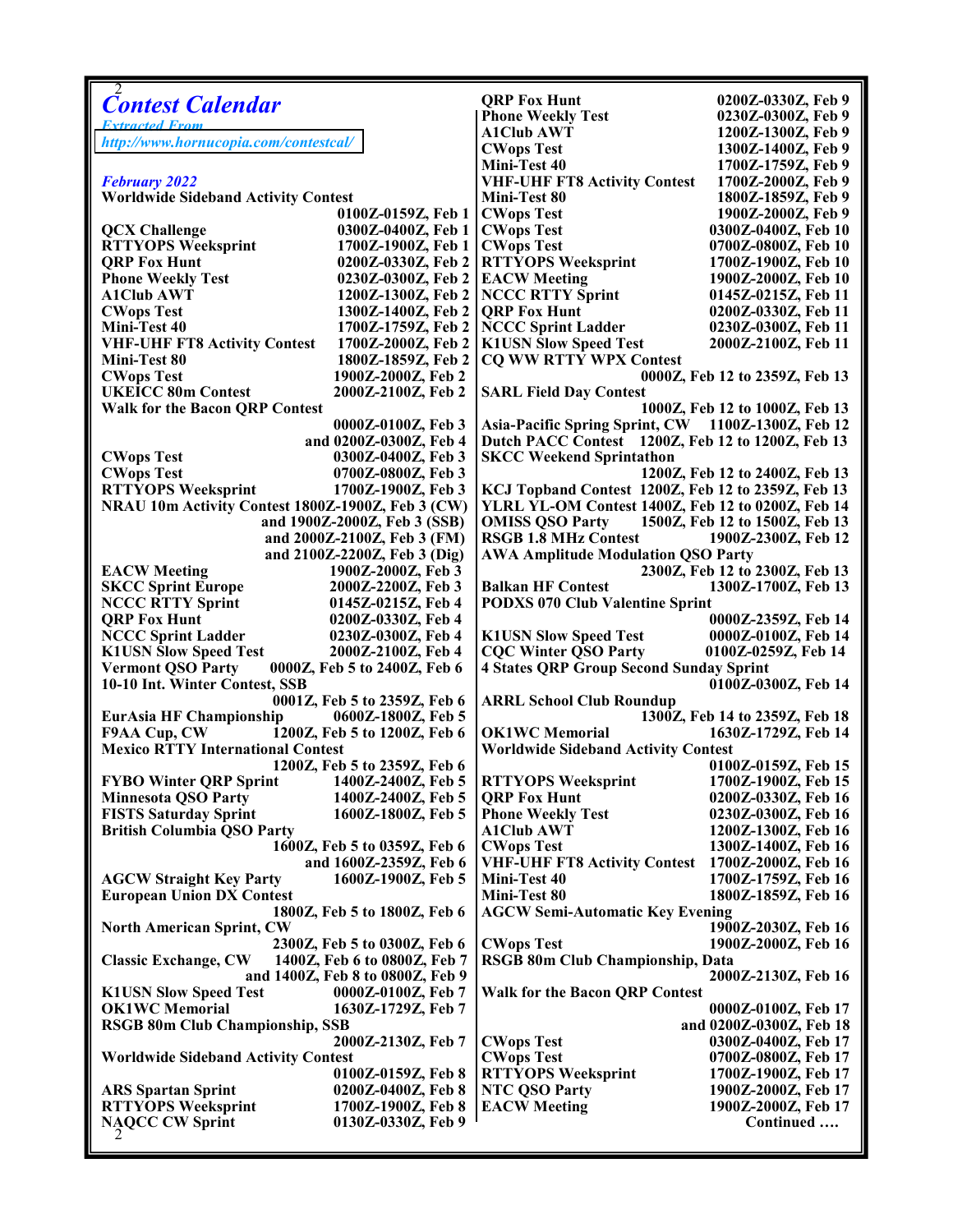3 NCCC RTTY Sprint 0145Z-0215Z, Feb 18 QRP Fox Hunt 0200Z-0330Z, Feb 18 NCCC Sprint Ladder 0230Z-0300Z, Feb 18 K1USN Slow Speed Test 2000Z-2100Z, Feb 18 ARRL Inter. DX Contest, CW 0000Z, Feb 19 to 2400Z, Feb 20 Russian PSK WW Contest 1200Z, Feb 19 to 1159Z, Feb 20 1900Z-2059Z, Feb 20<br>nt 2100Z-2300Z, Feb 20 **FISTS Sunday Sprint** Run for the Bacon QRP Contest 2300Z, Feb 20 to 0100Z, Feb 21 K1USN Slow Speed Test 0000Z-0100Z, Feb 21 OK1WC Memorial 1630Z-1729Z, Feb 21 Worldwide Sideband Activity Contest 0100Z-0159Z, Feb 22 RTTYOPS Weeksprint 1700Z-1900Z, Feb 22 SKCC Sprint 0000Z-0200Z, Feb 23 QRP Fox Hunt 0200Z-0330Z, Feb 23 Phone Weekly Test 0230Z-0300Z, Feb 23<br>A1Club AWT 1200Z-1300Z, Feb 23 1200Z-1300Z, Feb 23 CWops Test 1300Z-1400Z, Feb 23 Mini-Test 40 1700Z-1759Z, Feb 23 Mini-Test 80 1800Z-1859Z, Feb 23 CWops Test 1900Z-2000Z, Feb 23 UKEICC 80m Contest 2000Z-2100Z, Feb 23 CWops Test 0300Z-0400Z, Feb 24 CWops Test 0700Z-0800Z, Feb 24 RTTYOPS Weeksprint 1700Z-1900Z, Feb 24 EACW Meeting 1900Z-2000Z, Feb 24 RSGB 80m Club Championship, CW 2000Z-2130Z, Feb 24 NCCC RTTY Sprint 0145Z-0215Z, Feb 25 QRP Fox Hunt 0200Z-0330Z, Feb 25 NCCC Sprint Ladder 0230Z-0300Z, Feb 25 K1USN Slow Speed Test 2000Z-2100Z, Feb 25 CQ 160-Meter Contest, SSB 2200Z, Feb 25 to 2200Z, Feb 27 REF Contest, SSB 0600Z, Feb 26 to 1800Z, Feb 27 FTn DX Contest 1200Z, Feb 26 to 1200Z, Feb 27 UBA DX Contest, CW 1300Z, Feb 26 to 1300Z, Feb 27 South Carolina QSO Party 1500Z, Feb 26 to 0159Z, Feb 27 NA Collegiate Championship, RTTY 1800Z, Feb 26 to 0559Z, Feb 27 North American QSO Party, RTTY 1800Z, Feb 26 to 0559Z, Feb 27 High Speed Club CW Contest 1400Z-1700Z, Feb 27 North Carolina QSO Party 1500Z, Feb 27 to 0100Z, Feb 28 K1USN Slow Speed Test 0000Z-0100Z, Feb 28 QCX Challenge 1300Z-1400Z, Feb 28 OK1WC Memorial 1630Z-1729Z, Feb 28 QCX Challenge 1900Z-2000Z, Feb 28 RSGB FT4 Contest 2000Z-2130Z, Feb 28

## Winnipeg Senior Citizens Radio Club

The Winnipeg Senior Citizens Radio Club is looking for … Duty Officers and for a Net controller for Saturdays.

Please contact Calvin VE4AJ a[t ve4aj@rac.ca](mailto:ve4aj@rac.ca) for more information.

# Confessions of a Casual Contester Vol. 2 Issue 7 from the shack of DavidVE4DL

I am not now, nor ever have been, a Contester. I don't see myself becoming a Contester either, if one defines the term to include round-the-clock operations, intravenous fluids and diapers, and frequent relays of cold, one-hand meals. Not my thing, at all. BUT......

Planets aligned this past weekend for ARRL RTTY Roundup. I was able to work the whole contest uninterrupted by work. Joy! As a result, I tripled my score over last year. I like RTTY, my brain is still fully engaged in the exchange, but I don't have to listen to the crash of atmospherics for many hours. I just turn off the external speaker, and put on some nice music in the background. Now, that's civilized. The flip side is poached eggs for eyeballs Sunday night.

I run FLDigi for RTTY and the N3FJP logger. Simple, intuitive, easy. Not a single issue.

I spent some time this past year trying other digital applications, but the FLDigi is the one that plays well with my TS590S. A modern app for a modern radio. Other apps have great features, but they're all stuck in the 20th century for rig control and audio. Not interested in regressing with my 21st century radio.

Still puzzling over a fan dipole that transmits better than it receives. Maybe I should read some more books on propagation and antenna theory/practice. Upside is I was never drinking from the firehose, downside is I have a lower score than otherwise. Remoting your radio is not a trivial task. I have a modern radio, designed with remote ops in mind. It has factory remote software that should play well, and in the beginning did so, but does no longer. The culprit is the usual suspect: MS Windows Whatever. It seems to constantly decide that one or other 3rd party app has become a dangerous trojan, and quarantines it, deletes it or otherwise deactivates it. Also, IP providers can do some voodoo they do, and all stops working. I tried RemoteHams, and that worked for a while, then stopped, and I get no answers from the support forums. I dislike forums as a lazy substitute for product support, but most of this software is written by volunteers, so what else is reasonable? What is, is. I will try yet another software answer, before prying open my wallet for the hardware solution. {cheep cheep}

Survived NAQP CW. 9 hours in the chair, maybe I'm becoming a contester, after all? (nah....)

More than doubled last year's score again, so overall it's being a good year for me. If I keep doubling for a few more years, I'll be top of the heap! No worries. I did operate assisted, so I could see where desirable stations were, but still tuned through the bands to find my contacts. I figure about 1 in 12 stations that I worked, were spotted before I found them.

Continued….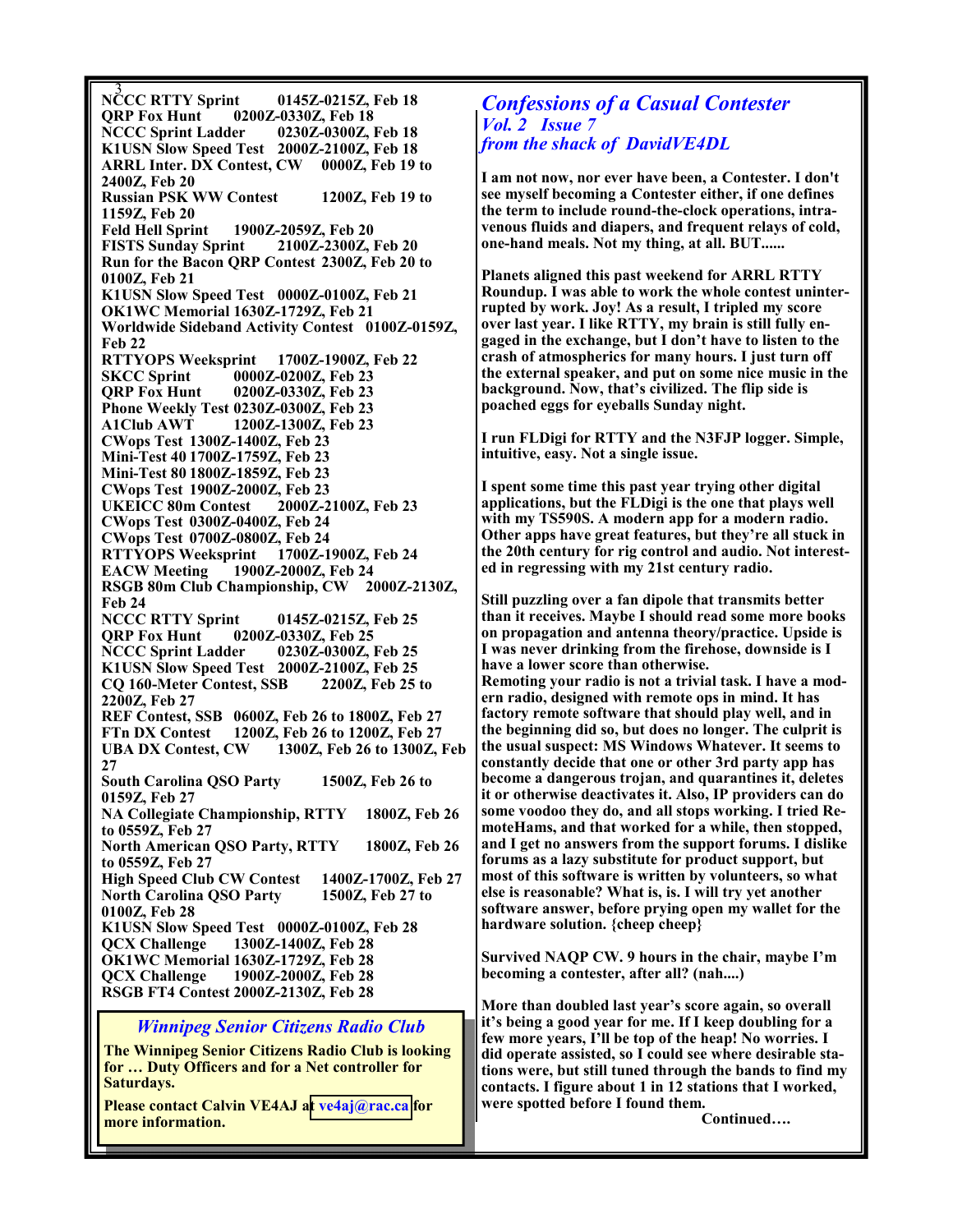4 And a lot of spotted stations were inaudible at my antenna. Strictly S&P this time, I was busy enough without buying into pile-ups. I still do MorseRunner most days for pile-up practice, though. And join CWT of an occasional Wednesday.

Oooooh, it's a trend! Doubled my score (almost) in the SSB NAQP also. Worked 90% of stations I could hear, but didn't hear most that were spotted again. I'm going to blame the low height of my antenna, until I have a better excuse....

Managed to squeak into another session of CW Academy - Intermediate, trying to get my instant recognition and head-copy back up to speed. Every time, it gets harder for me. It's a better class than last time I was in it, and this time I have about half the group offshore, which is fun. If you want to improve (or acquire) your CW skills, I can think of no better way than CW Academy. You have to commit to put in the time and effort, but it does pay off in the end. (Some of us need more time and effort than others....)

But it isn't contesting. Nope. Not at all.

# Manitoba Marathon Jeff Dovyak VE4MBQ [ve4mbq@rac.ca](mailto:ve4mbq@rac.ca)

The 2022 Manitoba Marathon will be SUN 19 JUNE. We currently need at least eighty-five (85) volunteers. We need a completed new registration form from each Amateur Radio volunteer every year regardless of what Amateur organization they belong to. Thanks to Mark VE4MAB for having the registration portal on the WARC web-site,

### http://www.winnipegarc.org/ marathon\_volunteer\_form.html

New Amateur operators will be paired up with Amateurs experienced with the event. Amateur Radio volunteers must agree to abide by the Manitoba Marathon Code of Conduct for volunteers. Thanks to Dave VE4DJS for keeping track of the volunteer registrations.

The 2022 Amateur Radio Group Volunteer Briefing is TUE 14 JUNE 1900h Crescentwood CC 1170 Corydon Avenue (Map 24 D2 in the Sherlock Map Book). Although the briefing starts at 1900h we will begin distribution of race information, documentation, volunteer tshirts and pre-arranged equipment loans at 1815h. If you register as an Amateur Radio volunteer and cannot attend the 14 JUNE briefing please let us know in advance who will be attending to pick up your briefing materials and volunteer tshirt. There will be an additional Medi-

cal Team briefing on another date for those assigning to the medical side.

We need all borrowed equipment returned as soon as possible. On Race Day loaner traffic vests & HTs should be turned over to the Course Closing Vehicle as it passes by (it is manned by Amateurs). Winnipeg Amateur Radio Club's April General Meeting is …

# Home Brew Night!

As to what someone can present - it's wide open as long as it is Amateur Radio related. Some suggestions, but not limited to:

- Anything they have made,
- Purchased already made and think it would be useful for others to know about.
- Can be software.
- Interesting article.

There will be prizes!



And then he said I should "Get off his frequency because the 'Net' starts in 10 minutes!"